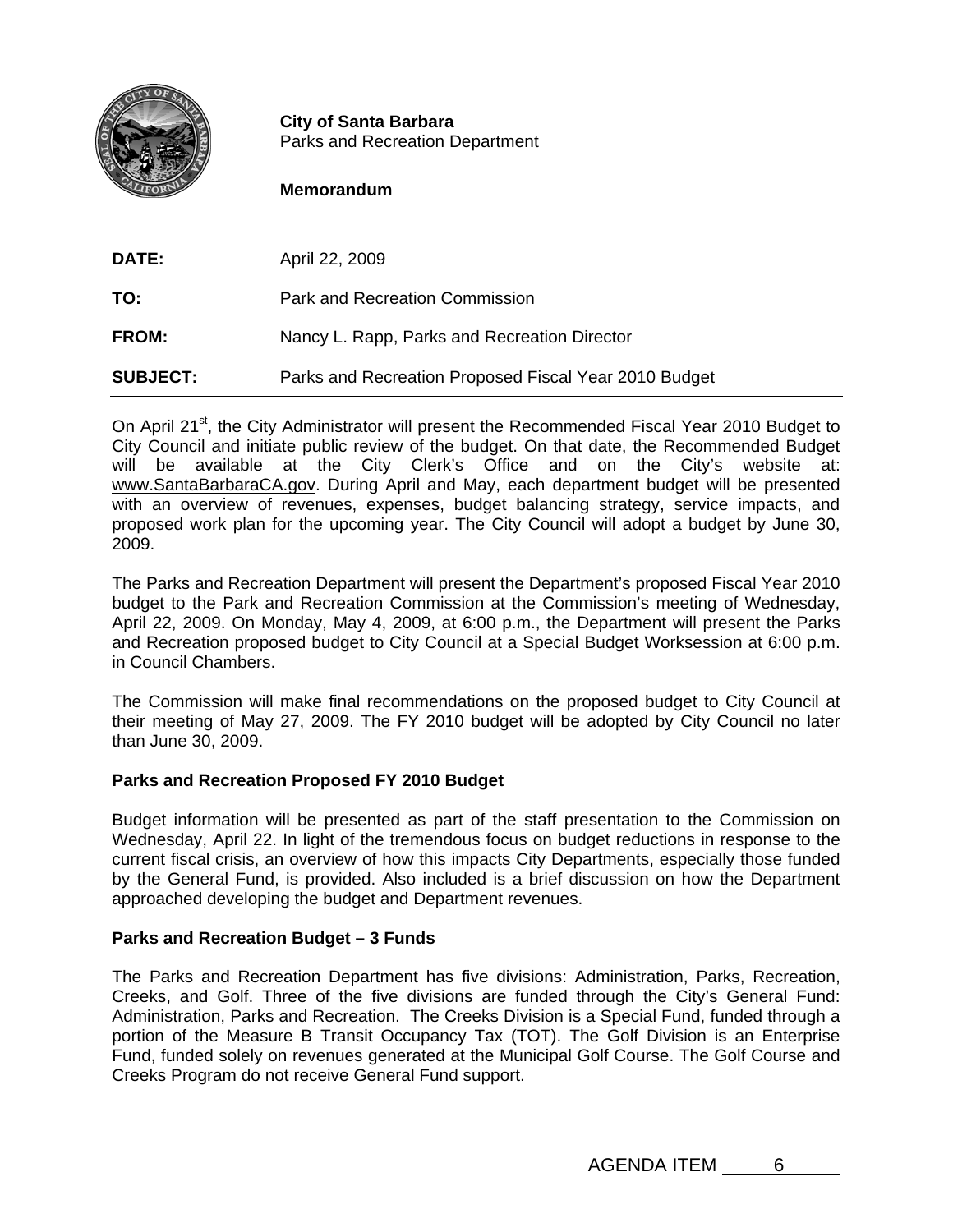Park and Recreation Commission Report Parks and Recreation Proposed Fiscal Year 2010 Budget April 22, 2009 Page 2

## **Response to Economic Crisis**

In light of recent declines in sales tax and transient occupancy tax (TOT) revenue, the City of Santa Barbara now faces an estimated \$10.7 million funding shortfall in the Fiscal Year 2010 General Fund budget. This represents approximately 10% of the General Fund operating budget. The proposed budget strategy involves the following measures:

- 1) Department budget adjustments
- 2) Increases in various fees and charges
- 3) Citywide labor measures such as a mandatory furlough
- 4) Structural budget changes
- 5) Delays to capital improvements

City General Fund departments have been directed to reduce their budgets and/or identify additional revenues totaling \$7.4 million. Of this total, the Parks & Recreation Department's share is approximately \$1.5 million. Departments have also been asked to propose a total of \$1 million in additional contingency adjustments which could be considered as needed through the budget review process. For Parks and Recreation that amount is roughly \$380,000.

Additionally, the City Administrator is proposing several structural changes involving cost shifts between General Fund and non-General Fund programs. In Parks and Recreation, the City Administrator is proposing cost or service shifts related to certain waterfront/beach services and the State Street/downtown maintenance contract.

## **Department Budget Balancing Strategy**

The Department applied the following priorities in developing the proposed budget:

- 1. Keep parks safe, clean, and green
- 2. Keep the doors open on park and recreation facilities
- 3. Maintain a high service quality
- 4. Consider community priorities
- 5. Position the Department for success now and in the future

The reduction was achieved through creative use of existing resources, identification of new revenues, workforce reductions, and reorganization of operations to improve service delivery, shifting certain General Fund expenditures to non-General Fund programs, and a reduction or elimination of programs or services. More information on proposed program changes, reductions, and service impacts will be covered during the staff presentation

## **Economic Impacts on Revenue**

Historically, the Department cost recovery is in the range of 20-25%. The Recreation Division has the highest level of cost recovery, at 40-42%. A fee study commissioned by the City in 2006 noted that the average cost recovery for most Recreation programs is 30-35%.